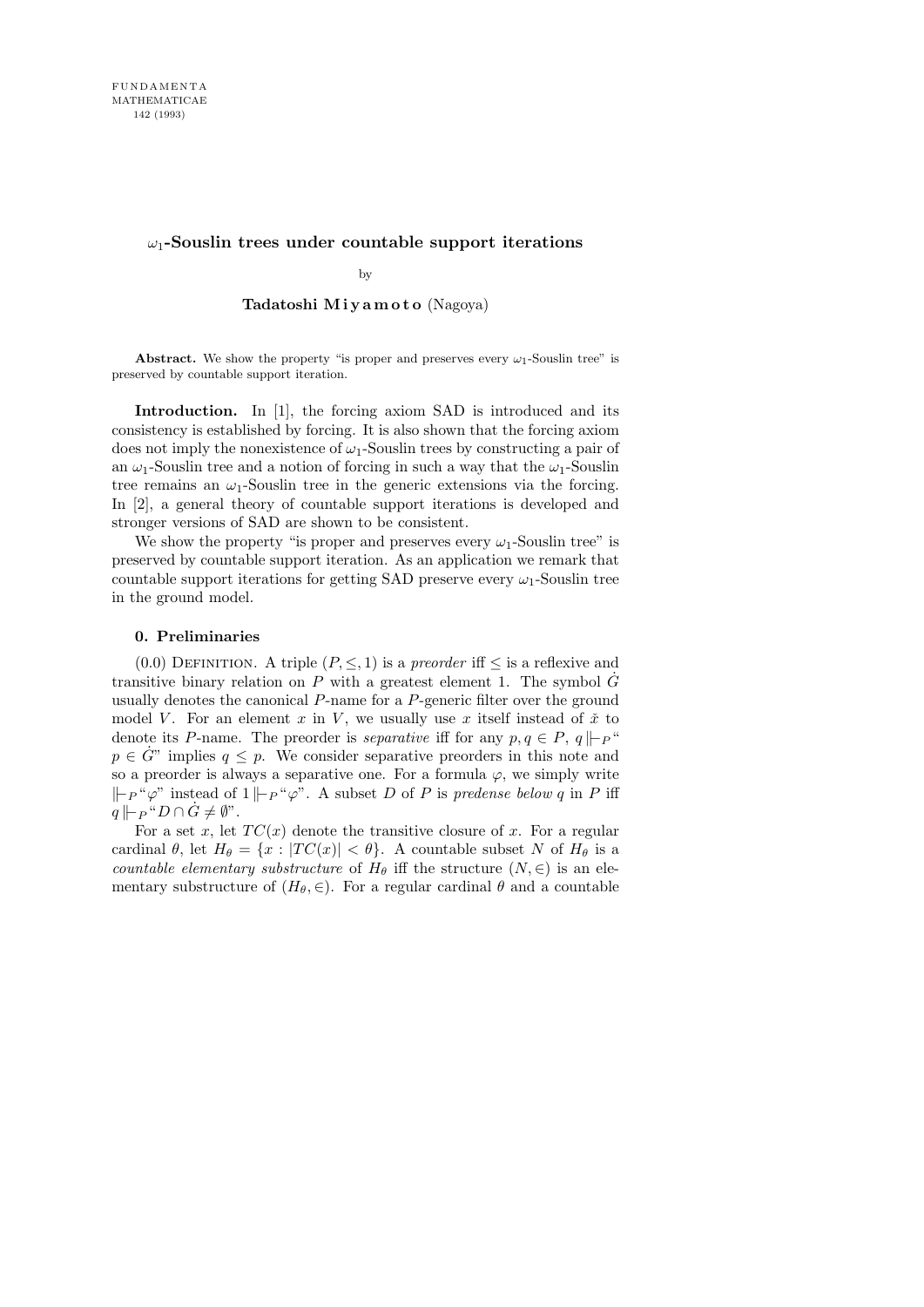elementary substructure N of  $H_{\theta}$  with  $(P, \leq, 1) \in N$ , a condition q in P is  $(P, N)$ -generic iff for any dense subset  $D \in N$  of  $P, D \cap N$  is predense below q. For a P-generic filter G over V and a P-name  $\tau$ ,  $\tau[G]$  denotes the interpretation of  $\tau$  by G. But  $\{\tau[G] | \tau$  is a P-name and  $\tau \in N\}$  is denoted by  $N[G]$ , which is a countable elementary substructure of  $H_{\theta}^{V[G]}$  $_{\theta}^{\nu}$  [G]. Let  $((P_\alpha, \leq_\alpha, 1_\alpha)_{\alpha \leq \nu}, (\dot{Q}_\alpha, \dot{\leq}_\alpha, \dot{1}_\alpha)_{\alpha \leq \nu})$  be a countable support iteration. For  $p \in P_\alpha$ , we denote  $\{\beta < \alpha \mid p(\beta) \neq \hat{1}_\beta\}$  by  $\text{supp}(p)$  and so  $|\text{supp}(p)| \leq \omega$ . For  $p \in P_\alpha$  and  $\beta \leq \alpha$ ,  $p[\beta]$  denotes the initial segment of p decided by  $\beta$ and  $[\beta, \alpha)$  denotes the interval  $\{\gamma \mid \beta \leq \gamma < \alpha\}$ . For a  $P_{\alpha}$ -generic filter  $G_{\alpha}$  over V,  $G_{\alpha}[\beta] = \{p[\beta] | p \in G_{\alpha}\}\$ , which is a  $P_{\beta}$ -generic filter over V. For an  $\omega_1$ -Souslin tree T and  $\delta < \omega_1$ ,  $T_{\delta}$  denotes the  $\delta$ th level of T and  $T[\delta = \bigcup \{T_\alpha \mid \alpha < \delta\}.$ 

The following is from [2] with minor modifications.

(0.1) DEFINITION. A preorder  $(P, \leq, 1)$  is proper iff for all sufficiently large regular cardinals  $\theta$  and all countable elementary substructures N of  $H_{\theta}$  with  $(P, \leq, 1) \in N$ , we have  $\forall p \in P \cap N \exists q \leq p \ q$  is  $(P, N)$ -generic.

Let  $((P_\alpha,\leq_\alpha,1_\alpha)_{\alpha\leq\nu},(\dot{Q}_\alpha,\dot{\leq}_\alpha,\dot{1}_\alpha)_{\alpha<\nu})$  be a countable support iteration such that for all  $\alpha < \nu$ ,  $\|P_{P_{\alpha}}^{\alpha}(\dot{Q}_{\alpha}, \dot{\le}_{\alpha}, \dot{1}_{\alpha})$  is proper". Let  $\theta$  be a sufficiently large regular cardinal and N be a countable elementary substructure of  $H_{\theta}$ with  $(P_{\nu}, \leq_{\nu}, 1_{\nu}) \in N$ .

(0.2) ITERATION LEMMA FOR PROPER. Let  $\beta < \alpha < \nu$ ,  $\beta \in N$  and  $\alpha \in N$ . Then for any  $x \in P_\beta$  and any  $P_\beta$ -name  $\tau$ , if x is  $(P_\beta, N)$ -generic and  $x \Vdash_{P_\beta}$  " $\tau \in P_\alpha \cap N$  and  $\tau \upharpoonright \beta \in \dot{G}_\beta$ ", then there is an  $x^* \in P_\alpha$  such that  $x^*$  [ $\beta = x, x^*$  is  $(P_\alpha, N)$ -generic,  $x^*$   $\|\vdash_{P_\alpha}$  " $\tau[\dot{G}_\alpha[\beta] \in \dot{G}_\alpha$ " and  $\text{supp}(x^*) \cap$  $[\beta,\alpha)\subseteq N$ .

In particular, for any  $x \in P_\beta$  and any  $p \in P_\alpha \cap N$ , if x is  $(P_\beta, N)$ generic and  $x \leq_{\beta} p[\beta]$ , then there is an  $x^* \in P_{\alpha}$  such that  $x^*[\beta = x, x^*$  is  $(P_\alpha, N)$ -generic,  $x^* \leq_\alpha p$  and  $\text{supp}(x^*) \cap [\beta, \alpha) \subseteq N$ .

1. Preserving  $\omega_1$ -Souslin trees. For the rest of this note a Souslin tree means an  $\omega_1$ -Souslin tree.

(1.1) PROPOSITION. Let  $(P, \leq, 1)$  be a proper preorder and  $(T, \leq_T)$  be a Souslin tree. The following are equivalent.

- (1)  $\Vert \vdash_{P} \lvert f(T, \leq_T )$  remains a Souslin tree".
- (2) For all sufficiently large regular cardinals  $\theta$  and all countable elementary substructures N of  $H_{\theta}$  with  $(P, \leq, 1), (T, \leq_T) \in N$ , if q is  $(P, N)$ generic and  $t \in T$ , then  $(q, t)$  is  $(P \times T, N)$ -generic.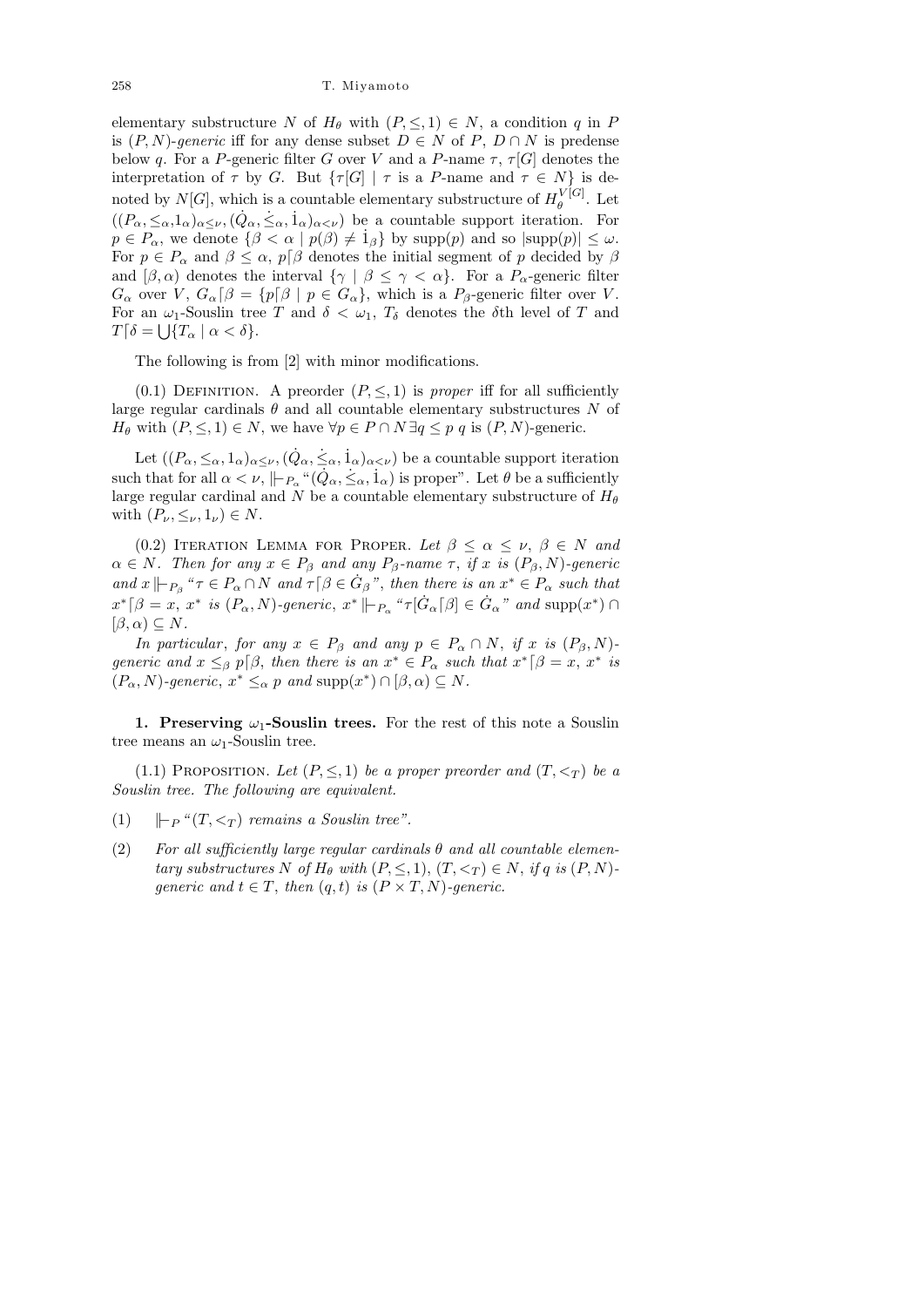*Souslin trees* 259

(3) For all sufficiently large regular cardinals  $\theta$  and all countable elementary substructures N of  $H_{\theta}$  with  $(P, \leq, 1), (T, \leq_T) \in N$ , let  $\delta = N \cap \omega_1$ . Then  $\forall p \in P \cap N \exists q \leq p \forall t \in T_{\delta} (q, t)$  is  $(P \times T, N)$ -generic.

P r o o f. (1) implies (2): As  $\Vert \vdash_{P} \Upsilon$  has the c.c.c.", we know  $\Vert \vdash_{P} \Upsilon$   $\forall t \in T$ t is  $(T, N[\dot{G}_P])$ -generic". For any  $(q, t) \in P \times T$ ,  $(q, t)$  is  $(P \times T, N)$ -generic iff q is  $(P, N)$ -generic and  $q \Vdash_{P} "t$  is  $(T, N[\dot{G}_P])$ -generic". So for any  $(q, t) \in$  $P \times T$ , if q is  $(P, N)$ -generic, then  $(q, t)$  is  $(P \times T, N)$ -generic.

(2) implies (3): By assumption  $(P, \leq, 1)$  is proper. So for all sufficiently large regular cardinals  $\theta$  and all countable elementary substructures N of  $H_{\theta}$  with  $(P, \leq, 1), (T, \leq_T) \in N$ , given  $p \in P \cap N$  there is a  $q \leq p$  such that q is  $(P, N)$ -generic. Now by (2) for any  $t \in T_\delta$ ,  $(q, t)$  is  $(P \times T, N)$ -generic.

(3) implies (1): Suppose  $\vdash_{P}$  "A<sup>\*</sup> is a maximal antichain of T" and  $p \in P$ . Let  $B = \{(x, s) \in P \times T \mid x \mid p \leq \check{s} \in \check{A}^n\}$ . Then B is a predense subset of  $P \times T$ . Fix a sufficiently large regular cardinal  $\theta$  and a countable elementary substructure N of  $H_{\theta}$  with  $p, B, (P, \leq, 1), (T, \leq_T) \in N$ . By (3), we have a  $q \leq p$  such that for all  $t \in T_\delta$ ,  $(q, t)$  is  $(P \times T, N)$ -generic. So  $B \cap N$  is predense below  $(q, t)$  for all  $t \in T_\delta$ . We conclude  $q \Vdash_{P} \forall t \in T_\delta \exists s <_T t$  $s \in A$ ". Hence  $q \Vdash_{P}$  " $A \subseteq T[\delta$ ". ■

(1.2) LEMMA. Let  $((P_\alpha, \leq_\alpha, 1_\alpha)_{\alpha \leq \nu}, (\dot{Q}_\alpha, \dot{\leq}_\alpha, 1_\alpha)_{\alpha < \nu})$  be a countable support iteration and  $(T, \leq_T)$  be a Souslin tree. If  $\nu$  is a limit ordinal and for all  $\alpha < \nu, \Vdash_{P_\alpha} \lq (T, <_T)$  remains a Souslin tree and  $(\dot{Q}_\alpha, \dot{\leq}_\alpha, \dot{1}_\alpha)$  is proper", then  $\Vert P_{\nu}$  " $(T, \leq_T)$  remains a Souslin tree".

P r o o f. Suppose  $p \in P_\nu$  and  $\Vert_{P_\nu}$  "A<sup>i</sup> is a maximal antichain of T". Let  $B = \{(x, s) \in P_\nu \times T \mid x \mid \mathbf{w}^s \in \mathring{A}^n\}.$  Fix a sufficiently large regular cardinal  $\theta$  and a countable elementary substructure N of  $H_{\theta}$  with  $p,(P_{\nu},\leq_{\nu},1_{\nu}), (T,<_{T}), B \in N$ . Fix  $\langle \alpha_n | n \langle \omega \rangle$  such that  $\alpha_0 = 0$ ,  $\alpha_n \in \nu \cap N$  and  $\alpha_n < \alpha_{n+1}$  for all  $n < \omega$  and  $\sup\{\alpha_n \mid n < \omega\} = \sup(\nu \cap N)$ . Let  $\delta = N \cap \omega_1 < \omega_1$  and  $\langle t_n | n < \omega \rangle$  enumerate  $T_\delta$ . We construct  $\langle \dot{x}_n | n < \omega \rangle$  and  $\langle q_n | n < \omega \rangle$  such that for all  $n < \omega$ 

- (1)  $\dot{x}_0$  is the  $P_0$ -name  $\check{p}$ .
- (2)  $q_0 = \emptyset \in P_0$ .
- (3)  $\dot{x}_n$  is a  $P_{\alpha_n}$ -name.
- (4)  $q_n$  is  $(P_{\alpha_n}, N)$ -generic.
- (5)  $q_n \Vdash_{P_{\alpha_n}} "x_n \in P_\nu \cap N$  and  $\dot{x}_n \rceil \alpha_n \in \dot{G}_{\alpha_n}$ ".
- (6)  $q_{n+1} \lceil \alpha_n = q_n$ .
- (7)  $q_{n+1} \, \| \, P_{\alpha_{n+1}} \, \| \, \dot{x}_{n+1} \leq_{\nu} \dot{x}_n \big[ \dot{G}_{\alpha_{n+1}} \big[ \alpha_n \big] \text{ and } \exists s <_{T} t_n \, ( \dot{x}_{n+1}, s ) \in \check{B}^n.$

The construction is by recursion on  $n < \omega$ . For  $n = 0$ , let  $\dot{x}_0, q_0$  be as specified. Now suppose we have  $\dot{x}_n$  and  $q_n$ . Since (4) and (5) hold, we have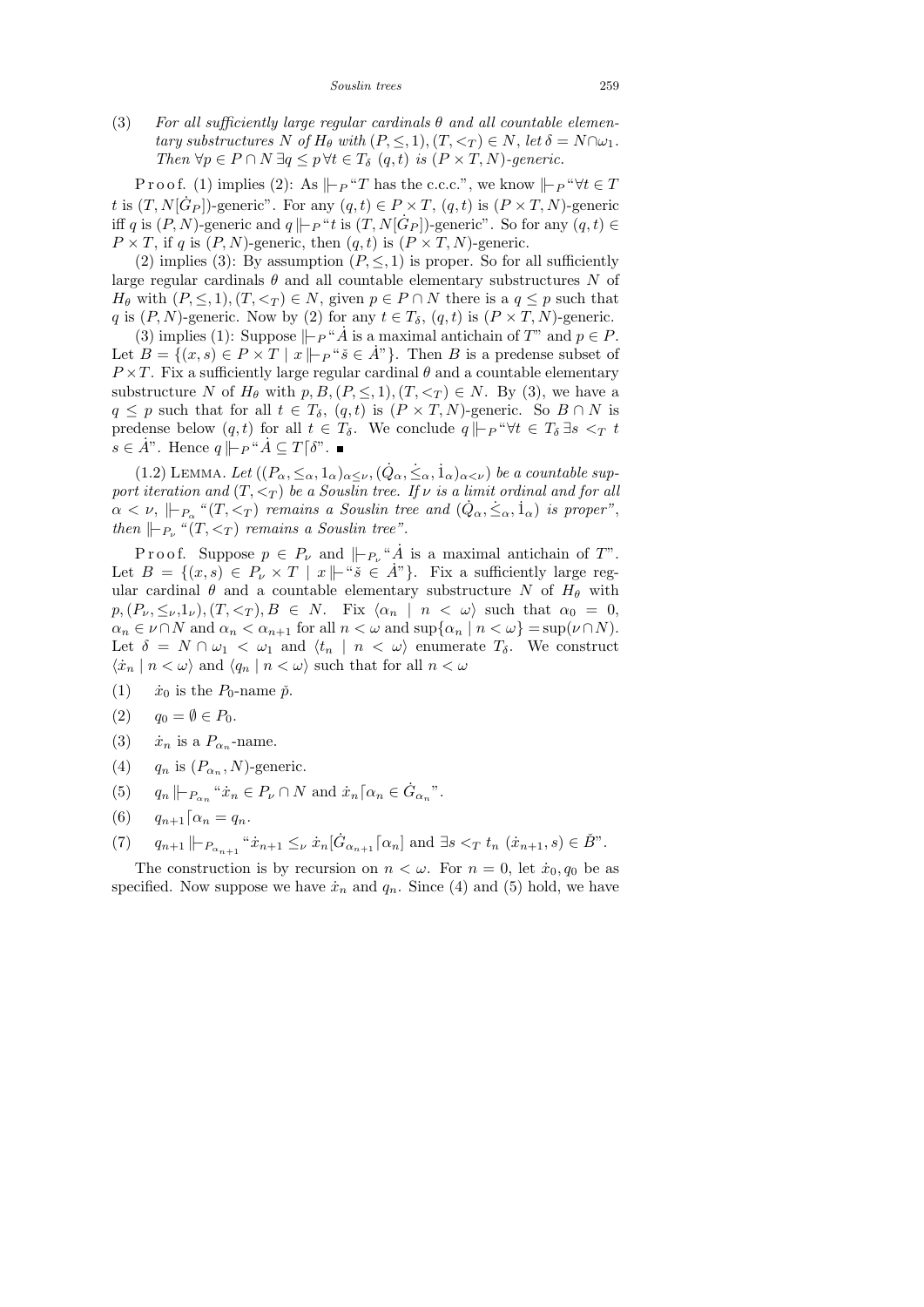a  $q_{n+1} \in P_{\alpha_{n+1}}$  such that  $q_{n+1} \lceil \alpha_n = q_n, q_{n+1}$  is  $(P_{\alpha_{n+1}}, N)$ -generic and  $q_{n+1}\|P_{\alpha_{n+1}}\ddot{x}_n[\dot{G}_{\alpha_{n+1}}\lceil\alpha_n]\lceil\alpha_{n+1}\in \dot{G}_{\alpha_{n+1}}$ " by iteration lemma (0.2) for proper. Since  $\|\n-_{P_{\alpha_{n+1}}} \cdot (T, \leq_T) \right)$  remains a Souslin tree", we know  $(q_{n+1}, t_n)$ is  $(P_{\alpha_{n+1}} \times T, N)$ -generic by Proposition (1.1).

Now in order to get a  $P_{\alpha_{n+1}}$ -name  $\dot{x}_{n+1}$ , let us fix an arbitrary  $P_{\alpha_{n+1}}$ generic filter  $G_{\alpha_{n+1}}$  over V with  $q_{n+1} \in G_{\alpha_{n+1}}$ . Let  $G_{\alpha_n} = G_{\alpha_{n+1}} \lceil \alpha_n$ . We know  $G_{\alpha_n}$  is a  $P_{\alpha_n}$ -generic filter over V with  $q_n \in G_{\alpha_n}$ . Let  $x_n = \dot{x}_n[G_{\alpha_n}]$ . Then  $x_n \in P_\nu \cap N$  and  $x_n \lceil \alpha_{n+1} \in G_{\alpha_{n+1}}$ . Let  $D = \{(a, s) \in P_{\alpha_{n+1}} \times T \mid a$ and  $x_n[\alpha_{n+1}]$  are incompatible in  $P_{\alpha_{n+1}}\}\cup\{(a,s)\in P_{\alpha_{n+1}}\times T\mid \exists x\in P_{\nu}(x\leq \nu\})$  $x_n, (x, s) \in B$  and  $x\lceil \alpha_{n+1} = a \rceil$ . Then D is a predense subset of  $P_{\alpha_{n+1}} \times T$ and  $D \in N$ . Hence  $D \cap N$  is predense below  $(q_{n+1}, t_n)$ . For convenience sake, let us fix a T-generic filter  $G_T$  over  $V[G_{\alpha_{n+1}}]$  with  $t_n \in G_T$ . Then there is an  $(a, s) \in D \cap N \cap (G_{\alpha_{n+1}} \times G_T)$ . Since  $a \in G_{\alpha_{n+1}}$  and  $x_n \lceil \alpha_{n+1} \in G_{\alpha_{n+1}}$ , there must be an  $x \in P_\nu$  such that  $x \leq_\nu x_n$ ,  $(x, s) \in B$  and  $x \mid \alpha_{n+1} = a$ . Since  $(P_\nu, \leq_\nu, 1_\nu), x_n, s, B, \alpha_{n+1}$  and a are all in N, we may assume  $x \in N$ . Since  $s \in N \cap G_T$  and  $t_n \in G_T$ , we have  $s <_T t_n$ . Let  $\dot{x}_{n+1}$  be a  $P_{\alpha_{n+1}}$ -name of this  $x$ . This completes the construction.

Let  $q = \bigcup \{q_n \mid n < \omega\}^{\frown} 1_{\nu}[[\sup(\nu \cap N), \nu)]$ . Then  $q \in P_{\nu}$ . We claim  $q \Vdash_{P_{\nu}} \ulcorner \forall n \lt \omega \exists s \in A \text{ } s \lt_{T} t_{n}$ " and so  $q \Vdash \ulcorner A \subseteq T[\delta$ ". To see this, let  $G_{\nu}$ be an arbitrary  $P_{\nu}$ -generic filter over V with  $q \in G_{\nu}$ . Put  $G_{\alpha_n} = G_{\nu} \lceil \alpha_n \rceil$ and  $x_n = \dot{x}_n[G_{\alpha_n}]$  for each  $n < \omega$ .

Since  $q_n \in G_{\alpha_n}$  holds for all  $n < \omega$ , we have

- (8)  $x_0 = p$ .
- (9)  $x_n \in P_\nu \cap N$  and  $x_n \lceil \alpha_n \in G_{\alpha_n}$ .
- (10)  $x_{n+1} \leq_{\nu} x_n$  and  $\exists s <_{T} t_n$   $(x_{n+1}, s) \in B$ .

Since  $x_n \in P_\nu \cap N$ , we know  $\text{supp}(x_n) \subseteq \nu \cap N$  for all  $n < \omega$ . We conclude  $x_n \in G_\nu$  for all  $n < \omega$ . Therefore for all  $n < \omega$  there is an  $s \in \dot{A}[G_\nu]$  with  $s <_\mathcal{T} t_n$ . Since  $G_\nu$  is an arbitrary  $P_\nu$ -generic filter over V with  $q \in G_\nu$ , we have  $q \leq_{\nu} p$ .

(1.3) THEOREM. Let  $((P_\alpha, \leq_\alpha, 1_\alpha)_{\alpha \leq \nu}, (\dot{Q}_\alpha, \dot{\leq}_\alpha, 1_\alpha)_{\alpha \leq \nu})$  be a countable support iteration of arbitrary length  $\nu$ . If for all  $\alpha < \nu$ ,  $\|P_{P_{\alpha}} \circ (\dot{Q}_{\alpha}, \dot{\le}_{\alpha}, \dot{1}_{\alpha})\|$ is proper and preserves every  $\omega_1$ -Souslin tree", then  $(P_\nu, \leq_\nu, 1_\nu)$  is proper and preserves every  $\omega_1$ -Souslin tree.

P r o o f. Immediate from Lemma  $(1.2)$ .

 $(1.4)$  Remark. Since the preorders which appear in the forcing axiom SAD are proper and preserve every  $\omega_1$ -Souslin tree, countable support iterations for getting SAD preserve every  $\omega_1$ -Souslin tree in L.